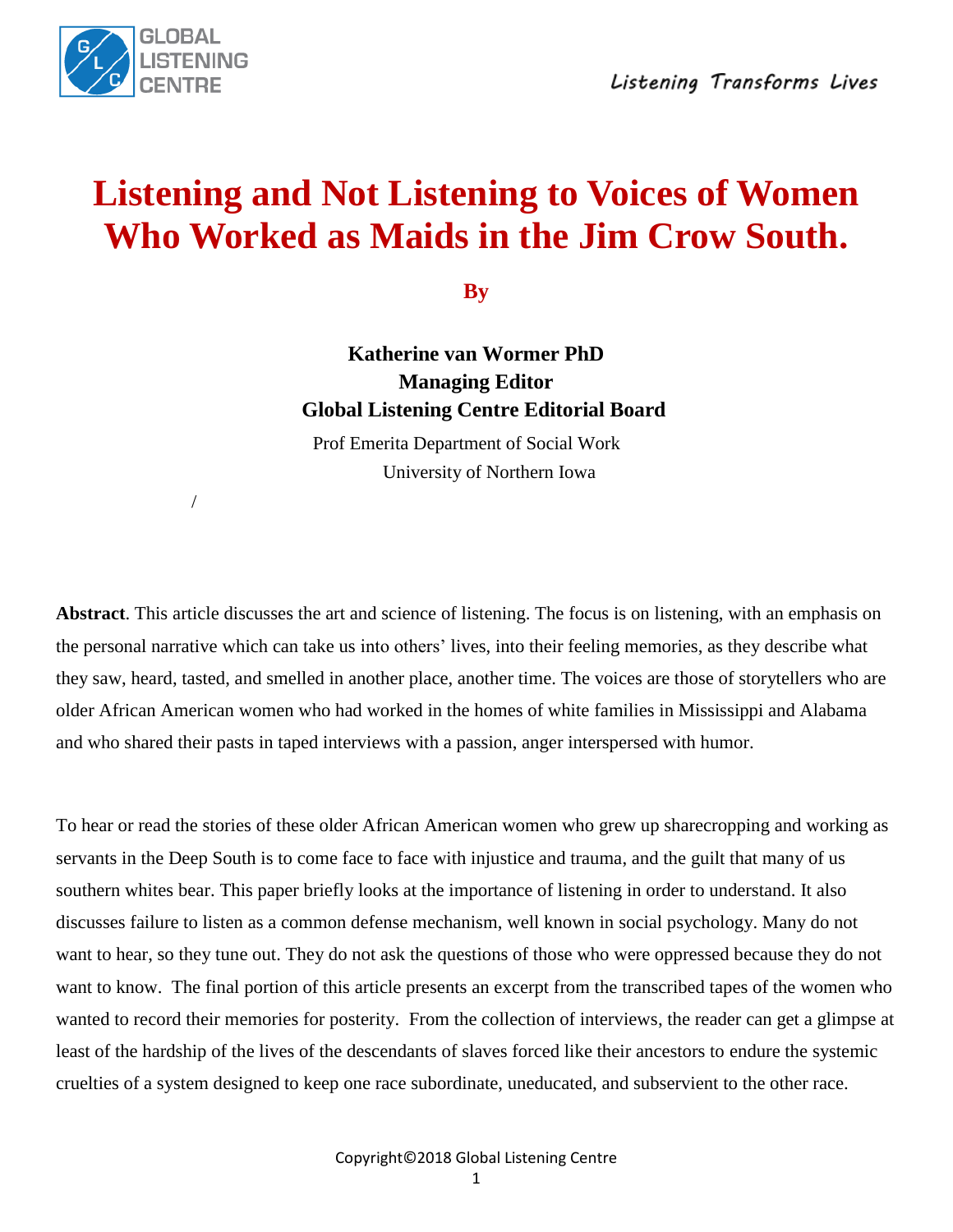

#### **Background for Recording the Maid Stories**

Growing up in New Orleans in the 1950s, I had close relationships with several African American women who worked for my family and friends' families as maids. We called them cooks; some were even Creole cooks. Anyway, I knew the norms and customs of segregation, how they were enforced and how the people—white and black— got around them in clever and creative ways. If my grandfather's maid wanted to attend a wedding at a white church, for example, she could be dressed in her maid's uniform and present to care for an infant or to push the wheelchair of an elderly wedding guest. She was actually in attendance because she was regarded as a member of the family.

School integration was a big deal. No one objected to white and black children playing together as they often did, but after puberty, any interaction between the races took on another meaning entirely. No one ever said why. I was in high school when integration was fought all over the South with a vengeance that seemed all out of proportion to a mere interest in education. Lower class whites had their own reasons for wanting to maintain the vestiges of white supremacy. The battle for civil rights in the South was therefore huge. Although I marched in the Civil Rights Movement in college, I did not appreciate the magnitude or nature of the resistance until years later. And when I argued with segregationists, I certainly made no effort to listen.

As a college professor in Iowa in the 1990s, I learned of a settlement of a black population in Waterloo, Iowa, many of whom had migrated from towns in rural Mississippi. For years I thought about these people and about the wealth of knowledge they would have. If only I could hear their stories, record their stories and reflect on them. Southern history seemed to be all about slavery and the suffering in the South of slaves; some attention in the media was paid to racial attacks on black men. But there was practically nothing from the point of view of black women who had worked in such close contact with white people. "What did they really think of those white families?" I wondered. And what did they think of the spoiled-rotten children who they had to pick up after and even sometimes to address as Miss Nancy or Mr. John? Theirs is a personal, insider's knowledge, preserved in a rarely pure form because they had moved away during the midst of Jim Crow. In other words, the early memories of life in the South had not been fused and therefore contaminated with later events as integration came to the region. I felt an urgency to preserve the stories and soon, before these chroniclers of history had passed on.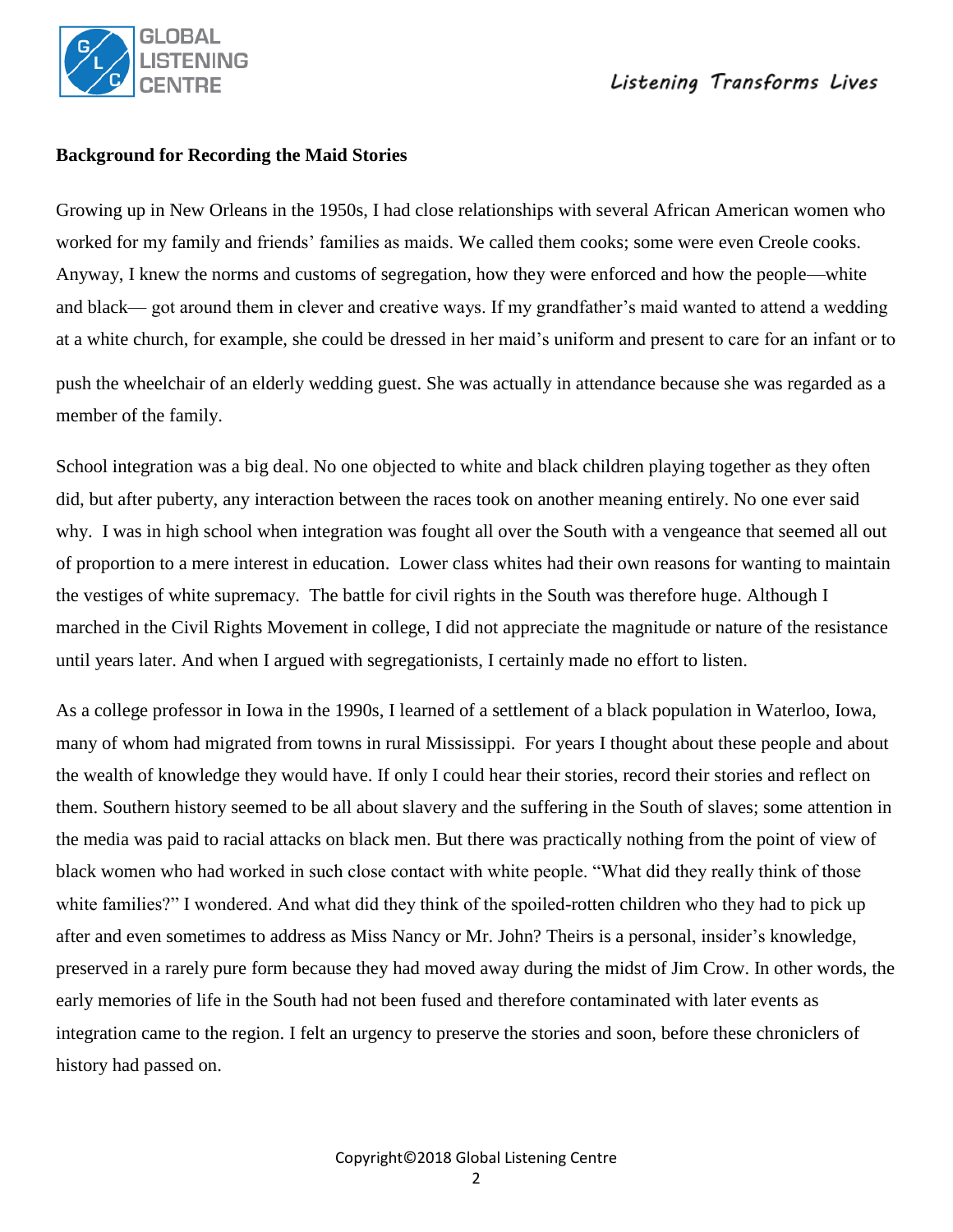

And if the stories are not preserved, their children and their children's children will not know what they endured and also how they overcame their hardship.

To be convincing, the stories needed to be told to black interviewers. Fortunately, I had a graduate student in social work—Charletta Sudduth—who had that warm, nurturant quality the project needed. She was more interested in having children, though, than recruiting and recording narrators. It took several years, but she finally had a change of heart, and her recordings are beautiful. The second interviewer, David Jackson, was a local oral historian who requested to be involved in the project. So over 20 years later, after I first got the idea,

we had a collection of over 40 maid narratives, which were published into a book by LSU Press (van Wormer, Jackson, and Sudduth, 2012).

I have these interviews on tape; they are being preserved in a lasting form for posterity by the Iowa Women's Archives at the University of Iowa library. Hearing them on tape in the voices of their rich southern accents and inflections is a moving experience. But reading them is another form of listening. Because here you can analyze the words, slow the speed of transmission, and pause to absorb the content. The content is powerful, especially for those who grew up in the South of long ago and experienced these things directly or indirectly.

### **Not Listening—Tuning Out**

Responsive listening is an art that draws on imagination, sensitivity, and empathy. Science comes into play as we analyze the words and get beyond the words to the meaning. For people who want to know, the words will resonate. For people who don't, the words will just seem to drift away; the speaker will be delivering a monologue as the person he or she is talking to is tuned out, and the lack of reciprocity between speaker and the one spoken to will be discernible.

Not listening has psychological and social functions. We listen when it serves our purposes, and when we want to hear the sentiments that are being expressed. We respond well to statements and stories that are consistent with our preformed belief systems. Today, people expect to hear negative histories of slavery and the Jim Crow South, for example. This is consistent with media portrayals of the slave owners, redneck white sheriffs and families who had servants. We can expect then that positive memories shared by the black women would be discounted and overlooked. Indeed, as we presented narratives from the book, and as narrators told their stories publicly, people in the audience sometimes grew angry if the speakers said anything positive about their earlier lives in Mississippi or about their employers. Parts of the stories that did not fit the audience's preconceptions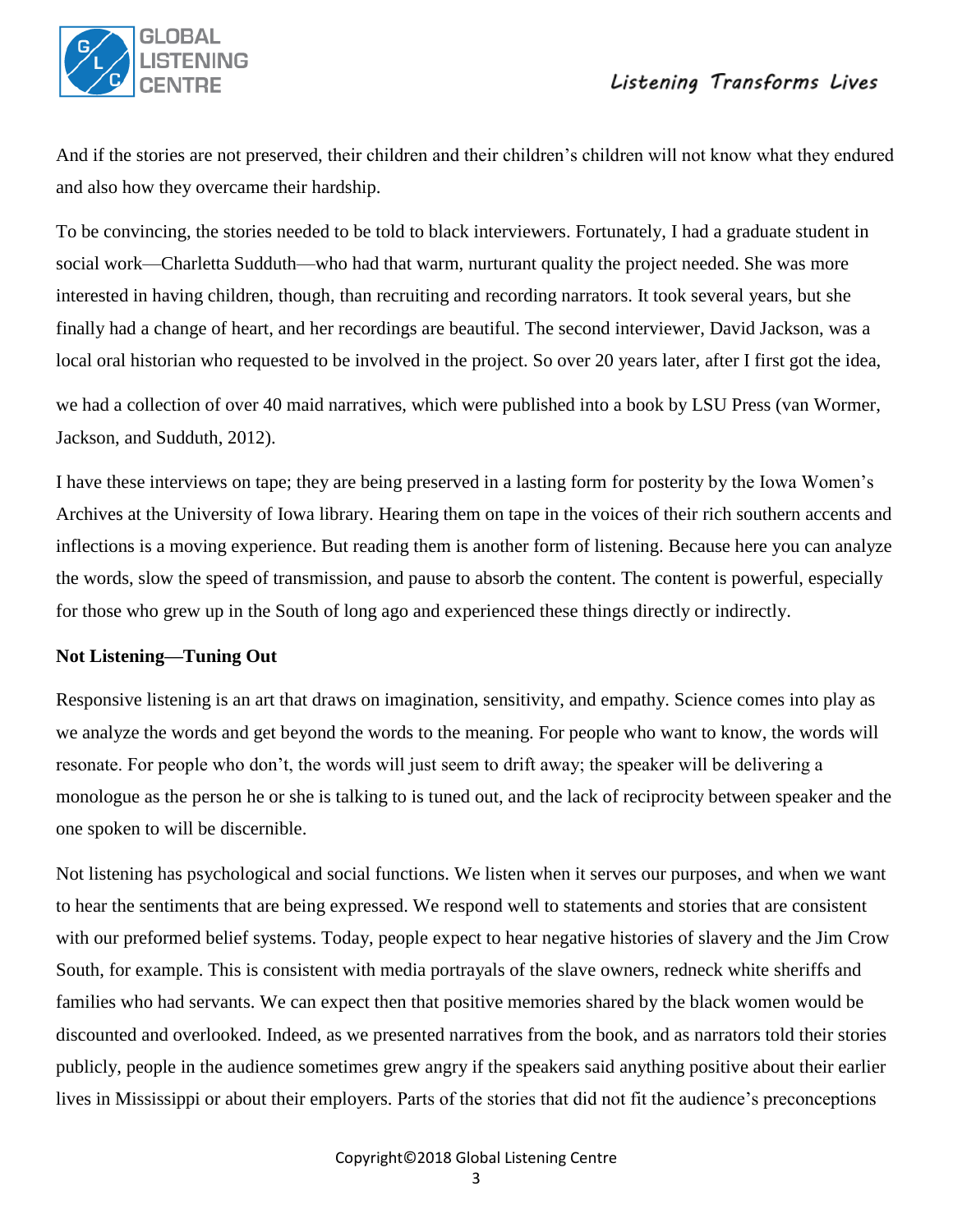

were discounted. Life is complex and so are relationships; attachments grow, even under the most trying and unjust of circumstances.

We do not listen now to the whole story, to the good along with the bad. In the past, this refusal by white southerners to acknowledge the hypocrisy in their social system was much more extreme than anything we have today. Within the white circles of southerners who had maids, questions could not be asked. Children learned this from the earliest ages, children of both races.

Kathryn Stockett, author of *The Help* (2009), states in her autobiographical appendix to the book that she was taught not to talk about such uncomfortable things as race relations, and certainly not in the presence of black

people. Generations of whites, in fact, were brought up to keep their mouths shut. Race, like sex, was a forbidden topic in white southern households because these

topics caused embarrassment and tension. Silence is also a way to preserve the secrecy of facts that are troublesome in some way. (See for example, Blassingame, 1985; Dollard, 1937; Powdermaker, Rogers, 2006; Sensibar, 2009; and Tucker, 1988).

Several instances of white children being hushed by their elders over their feelings of concern for what they could see was mistreatment of the servants emerged in the white narrators' stories. Some, such as historian Hal Chase, visitedthe woman who had worked for his family later in his life, someone who had so strongly influenced them in childhood. Chase talked to her about the black migration northward, a topic that never would have come up in earlier days. In his words:

I learned she had a younger brother who left home at sixteen for the steel mills in Pittsburgh, where he died tragically in an industrial accident. Clearly, she had been very close to that brother. His death was a lifelong loss for her. So for me, what I learned from our conversation was that to really understand the person behind the uniform, you have to talk with them, and really listen to them. (van Wormer, et al., p.218)

Children also learned as they grew up that the deep emotional attachments they had for their maids who often nurtured them and helped raise them were inappropriate and to be suppressed. Sallie Bingham (1991), of the Louisville newspaper-publishing dynasty, explains the feelings most poignantly: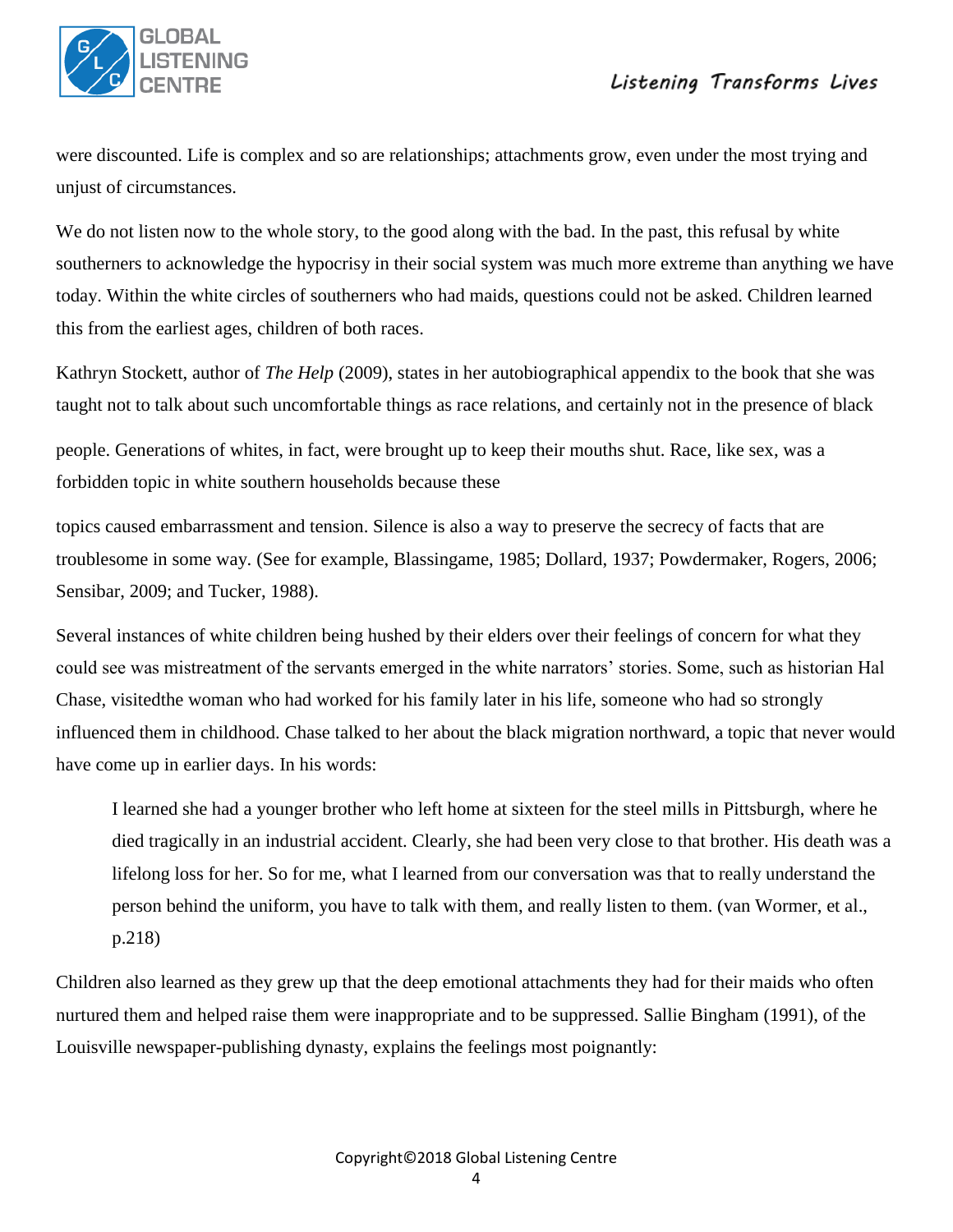

One of these facts was the passionate love white children often developed for their black nurses, who had raised and loved them from babyhood, an attachment that must be suppressed as the white child came into maturity, and finally replaced by humorous stories about devoted darkies" (p.67).

From the black perspective, some of the storytellers from the older generation found that members of the younger generations do not appreciate the legacy of the past and are even critical of their elders who lived under Jim Crow for following the laws and the social norms. Narrator Irene Williams from Springhill, Louisiana, shared this frustration:

You know sometimes I set up here and I tell my grandbabies how we used to have to do. You know what they tell me? "That was back in the olden days." I say, "No, Honey, you

just don't understand. This wasreal." And I tell them how we were being treated, and they say, "No, Iwouldn't have took it." But I say, "No, you would have took it, what wedid, because there was nothing you could do about it." The kids today, they think it's a joke, but it's no joke, it was real. (van Wormer, et. al. p.169)

This is another form of not listening, in this case, probably because these young people do not want to feel the pain.

### **Interviewer Listening**

To promote the genuineness of the sharing and to make the interview less like a formal interview and more like a chat between intimates, we used only a few standard questions, and these were all open-ended in nature. Samples are:

Describe your family and the community you grew up in.

Who in your family worked for white people and what did they and you do?

What were the rules of the household where you worked? Could you use the bathroom, enter through the front door, etc.?

What was your relationship like with the woman of the house and other family members?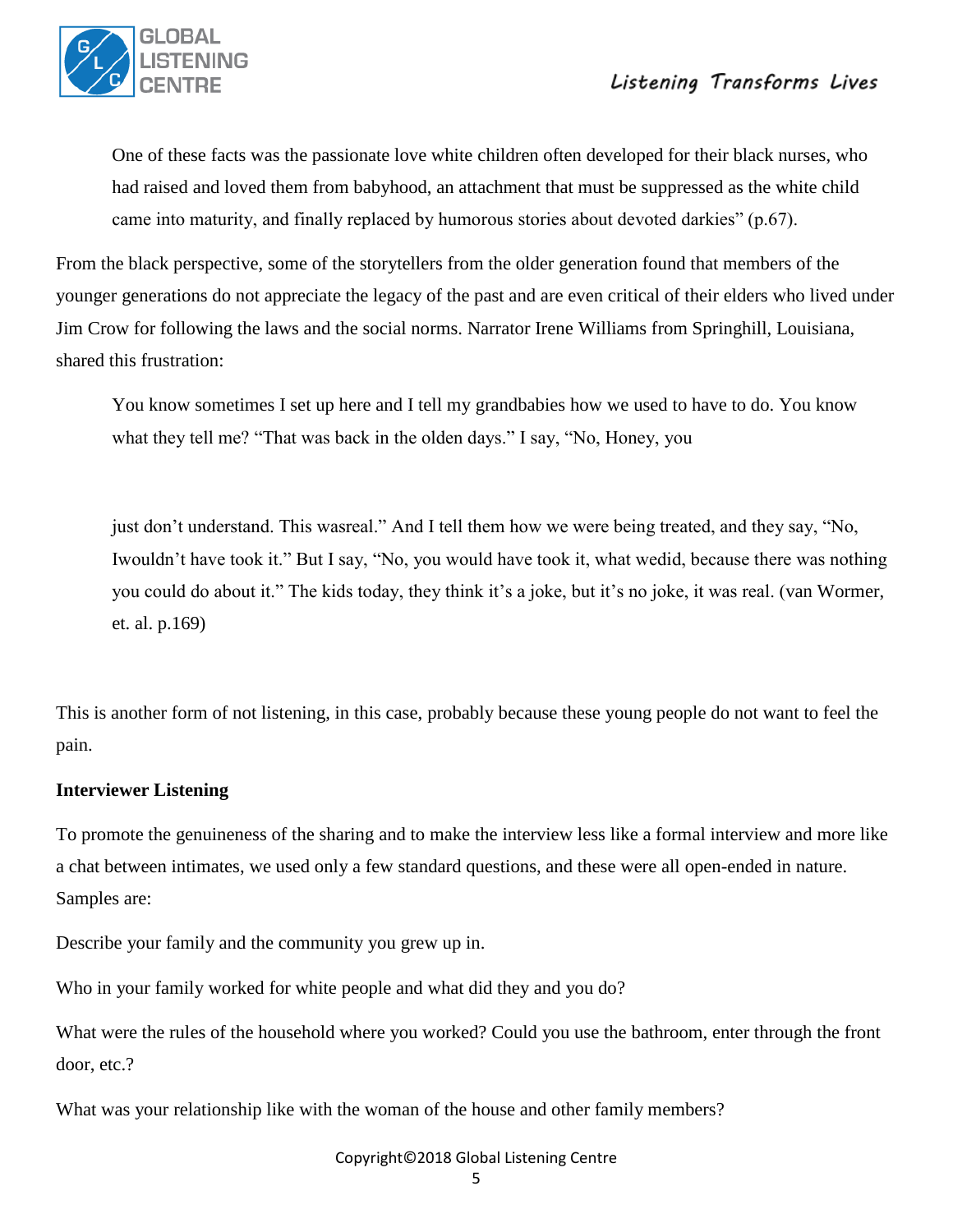

Reflective listening is interactive. Charletta Sudduth, the book co-author mentioned previously, put her communication skills to good use in connecting with the women, including her own mother who had worked as a maid in Oxford, Mississippi, who shared their memories. With all her interviewees, Sudduth achieved a striking sense of oneness, even with women she had never met before. On the tapes, one can hear the shared laughter one moment, and the shared anger or

sorrow the next. At one point in her first interview with Vinella Byrd, she responds to woman's story with, "You've got me crying right now." At another point, they are both laughing. In her second taped interview, which was with Annie Victoria Johnson, she can be heard gasping along with her storyteller on hearing a description of black women wet-nursing babies for the white women. Throughout those interviews, the sharing of emotions is palpable to the extent that the roles of interviewer and interviewee had become intertwined.

Mamie Johnson shared a harrowing tale about a boy who left the fields in the hope of attending school but was shot in the arm for his efforts. Then sheadded:

I'm going to tell you something. When you hear these people talking about uneducated people, now this is why, in the South, so many of them can't read and write their name—because they didn't get no education, and they had to work. Now, you know, when you had a bunch of people, you bringing them up and giving them a house to stay in and then they working, they working for you for nothing!" (van Wormer, et al., p. 82)

By simply saying "Uh-huh" several times in a tone of distress, the interviewer echoed Mrs. Johnson's anger effectively.

Vinella Byrd, born in 1922, provided this general description:

The white kids started school in September and us, the ones who should

have been in school, were picking cotton. So that would be different. We

Copyright©2018 Global Listening Centre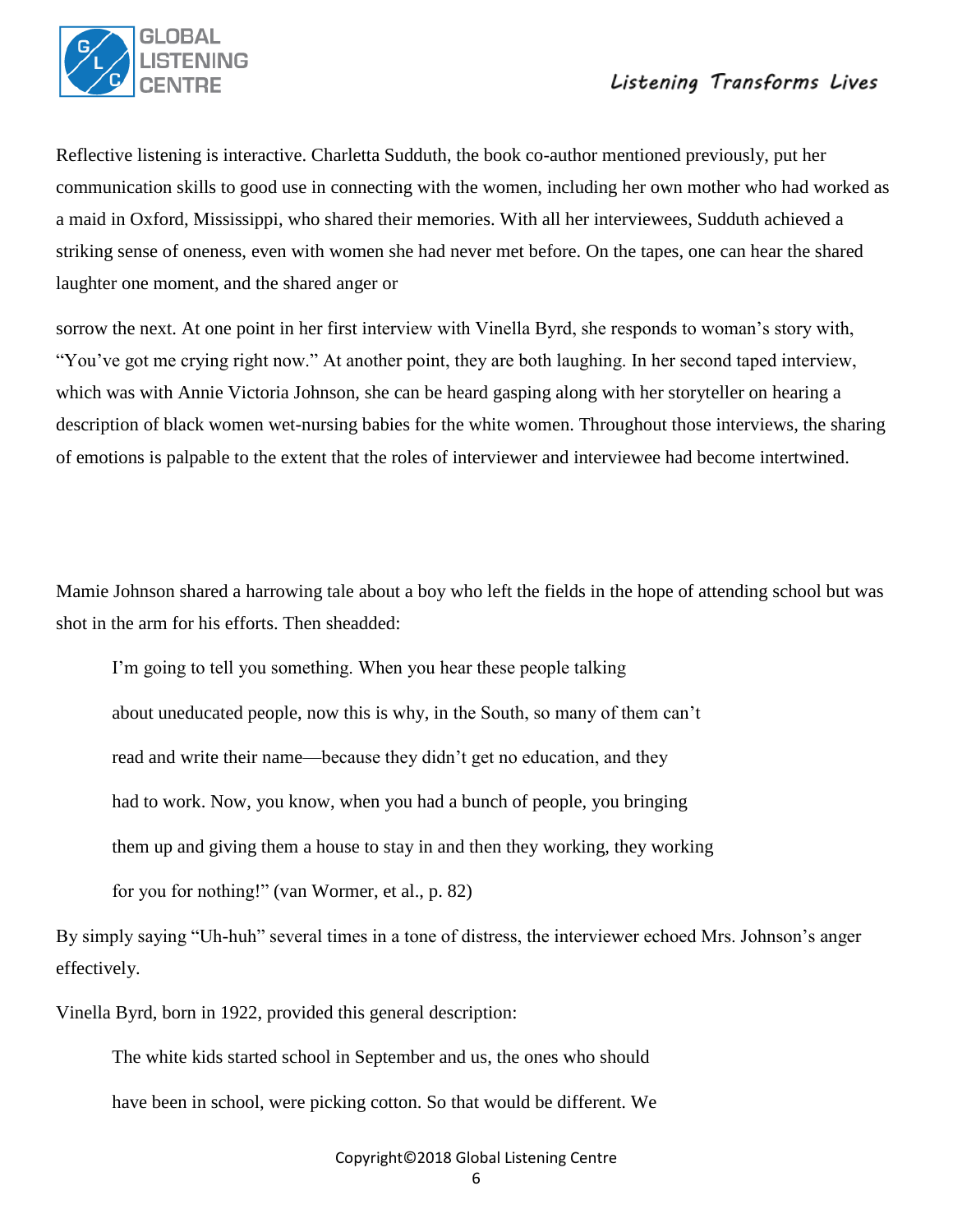

didn't get to go to school until the cotton was picked. I think it shaped how I

feel about education. I believe education is the most important thing you can

have when you are growing up. (van Wormer, et al. p. 75)

Charletta Sudduth's response to Mrs. Byrd was to pick up on her valuing of education and to credit her with her contribution to the community. This affirmation turned out to be especially meaningful as Mrs. Byrd lived only a few months longer.

## **The Stories**

Today, historians and others talk about slavery and the legacy of slavery while overlooking another generation of oppressed but resilient people who endured a social system that no longer exists. For various reasons, these

stories have been suppressed for some time, often by lack of enthusiasm by the next generation, and a desire to bury the history by the class of whites who grew up with servants in their household.

Think of our storytellers as you read these lines of Langston Hughes (1931):

Children, I come back today / to tell you a story of the long dark way

That I had to climb, that I had to know

In order that the race might live and grow" (p.155).

There is a strange prescience in these lines, which have great relevance today. Let us listen to the words of African American women who grew up and worked under the cruelty of Jim Crow,

who raised their families (and some white children as well), formed relationships with the whites they worked for, but ultimately left for a new life up north.

### **Excerpt from One Narrative**

Of all the women interviewed who migrated from the Deep South, Annie Victoria Johnson, born in Ripley, Mississippi, in 1925, had the least education; she also in many ways is the most articulate and detailed. . Mrs. Johnson's interview is remarkable for her memory down to the minute details concerning matters from the mundane (food preparation, quilting arrangements) to the profound (race relations, religious worship). As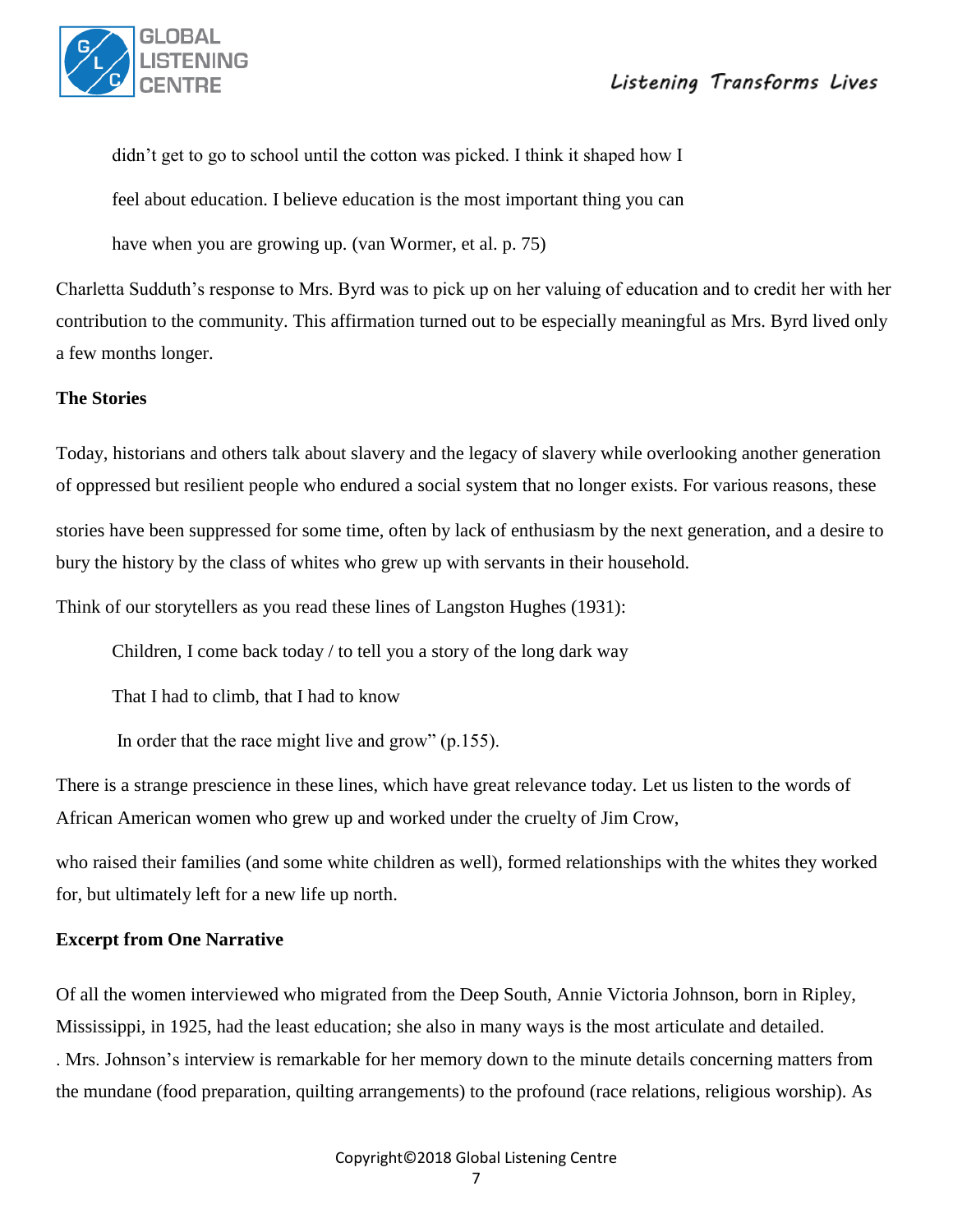

you read this transcript, consider that this story was told in a lively conversational tone to Charletta Sudduth, amid shared animated laughter and gasping at some of the content.

## *Interviewer: Coming back to your work as a domestic worker, can you say more about that experience?*

My grandmother was born a slave. She had to do it [work as a house servant] so my mother watched her do it. Back then, that was the only way they had to get anything. Some black women got married and their husbands didn't allow them to go to the field. They didn't allow them to

work in the yard orthe garden. They didn't allow them to work for the white women. Some black men back then are just like they are now. They wouldn't have you working for any white folks. And it seemed that they had a

harder time because back then, everyone got along and helped each other. But because some of theblack men didn't want their wives around white folks, they caught hell because when they needed help, they wouldn't help them.

## *Interviewer: Can you talk about some things you learned from this work?*

I learned a lot about caring for children from my mother…. We didn't lie around the house and sleep late. Every time a child got big enough, he had a job: feeding the chickens, slopping the pigs, going and getting the cows to be milked. There was no toilet, so, you know, we had night pots. You learned how to take out that night pot and keep it clean. All that kind of stuff! *[laughs].* And we went down the hill to the spring to get water before it got dark, before the snakes started crawling. We kept our butter and milk in the spring to keep cool. We didn't have any icebox or freezer or refrigerator! So we kept our milk and butter in the spring. (van Wormer, et al., p. 94)

## **Conclusion**

The overall purpose of the original study was to obtain personal narratives from a time in this nation's history that is largely unknown to the younger generations. It is my belief that we can learn much from this period of history, both about how people survived psychologically and physically as well as to discover facts about life in the Deep South during the Great Depression up through the 1950s. Gathering the stories required that a sense of rapport be established between storyteller and listener. Potential topics included events of a likely disturbing nature